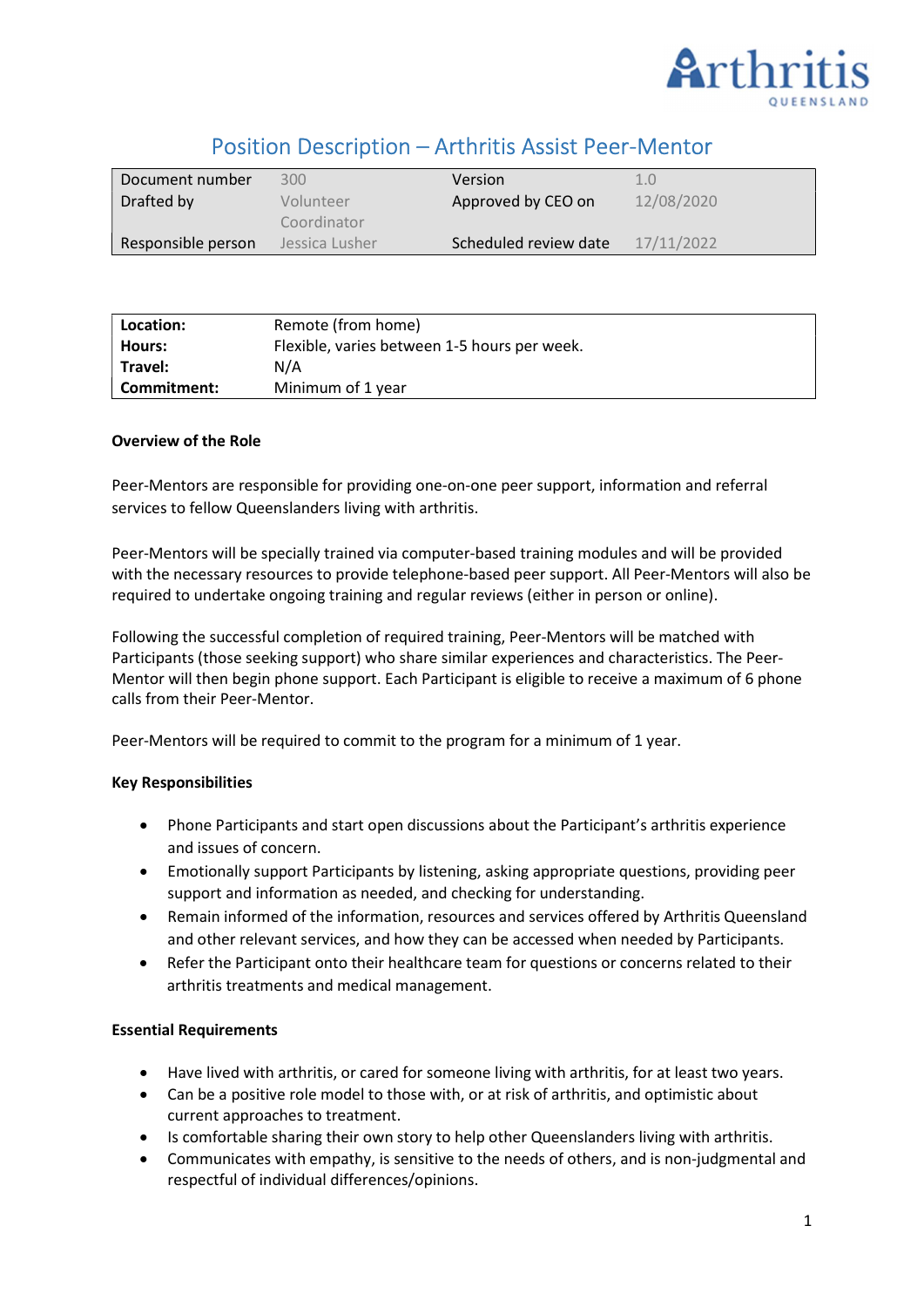- Will be able to work within the boundaries of this role.
- Will be open to continual learning and constructive criticism designed to improve Arthritis Queensland's services.
- Must complete ongoing training and education as required by the role, including completion of initial training modules.
- Reliable smartphone that is compatible with Arthritis Queensland phone applications.
- Reliable phone service and coverage.
- Access to a computer that is compatible with Arthritis Queensland software programs.
- Reliable internet connection.
- Excellent communication skills.
- Comfortable with using Microsoft IT packages.
- Willing to obtain Police Check (organised through and paid for by Arthritis Queensland)
- Peer Mentors must live with arthritis.

N.B. Due to financial constraints, volunteers will not be reimbursed for any costs associated with this role. Arthritis Queensland, however, will make every reasonable attempt to ensure our programs are delivered at no-cost or low-cost for our volunteers.

## Benefits for the volunteer

- Opportunity to draw on your personal experience to help others living with arthritis.
- Further develop your own knowledge of arthritis and ways to support others.
- Build upon your communication and interpersonal skills.
- Join a vibrant team of staff and volunteers and feel a sense of achievement each day knowing you are making a difference.

## DOCUMENT VERSION AND REVISION INFORMATION

| Action   | By                       | Changes      | Version | Date       |
|----------|--------------------------|--------------|---------|------------|
| Created  | Volunteer<br>Coordinator | Created      | 1.0     | 05/08/2020 |
| Approved | <b>CEO</b>               | N/A          | 1.0     | 12/08/2020 |
|          |                          |              |         |            |
| Reviewed |                          | Update<br>to |         | 17/11/2021 |
|          | Volunteer                | phone<br>and |         |            |
|          | Coordinator              | computer     | 1.1     |            |
|          |                          | requirements |         |            |
| Approved | N/A                      |              |         |            |